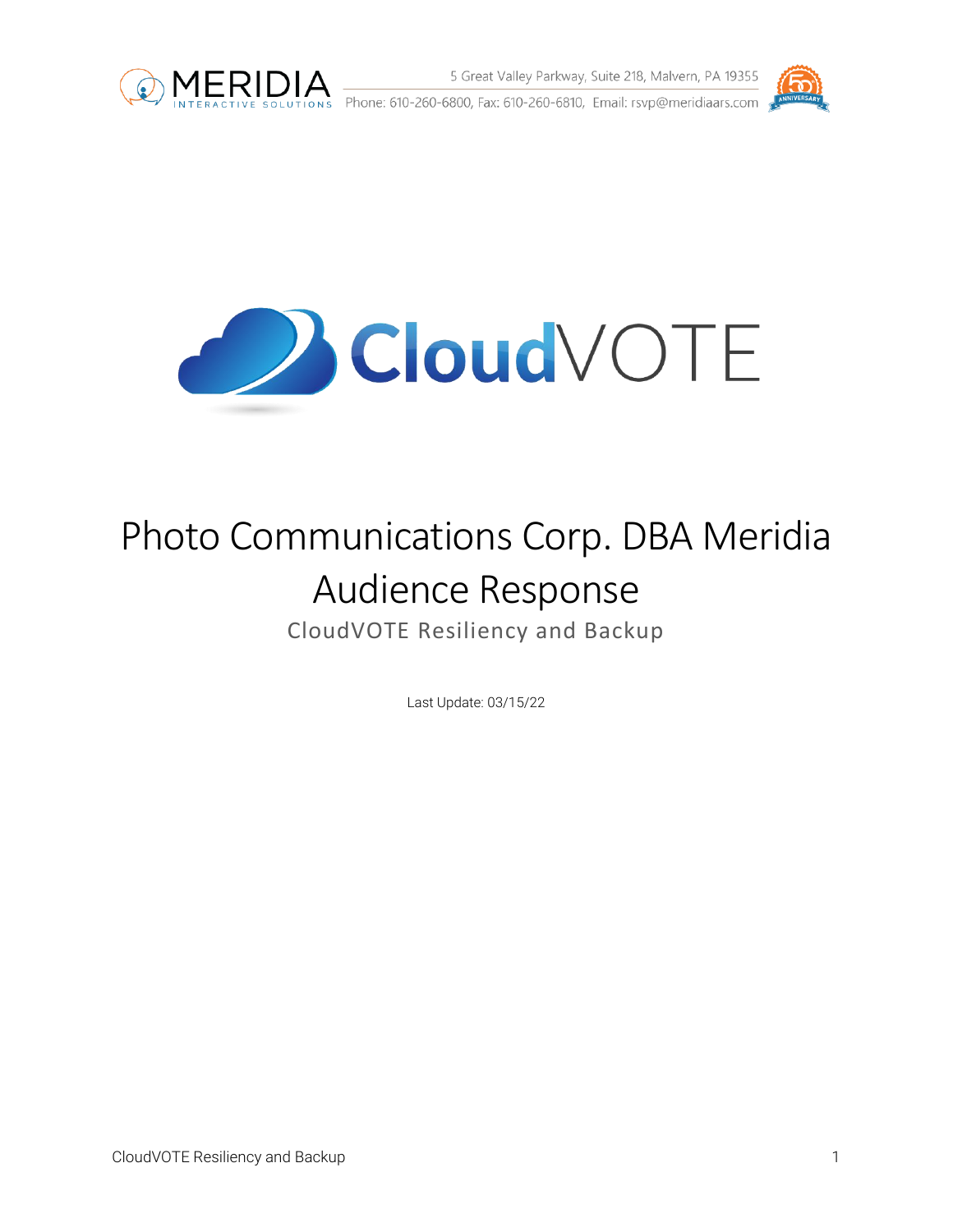

# **Table of Contents**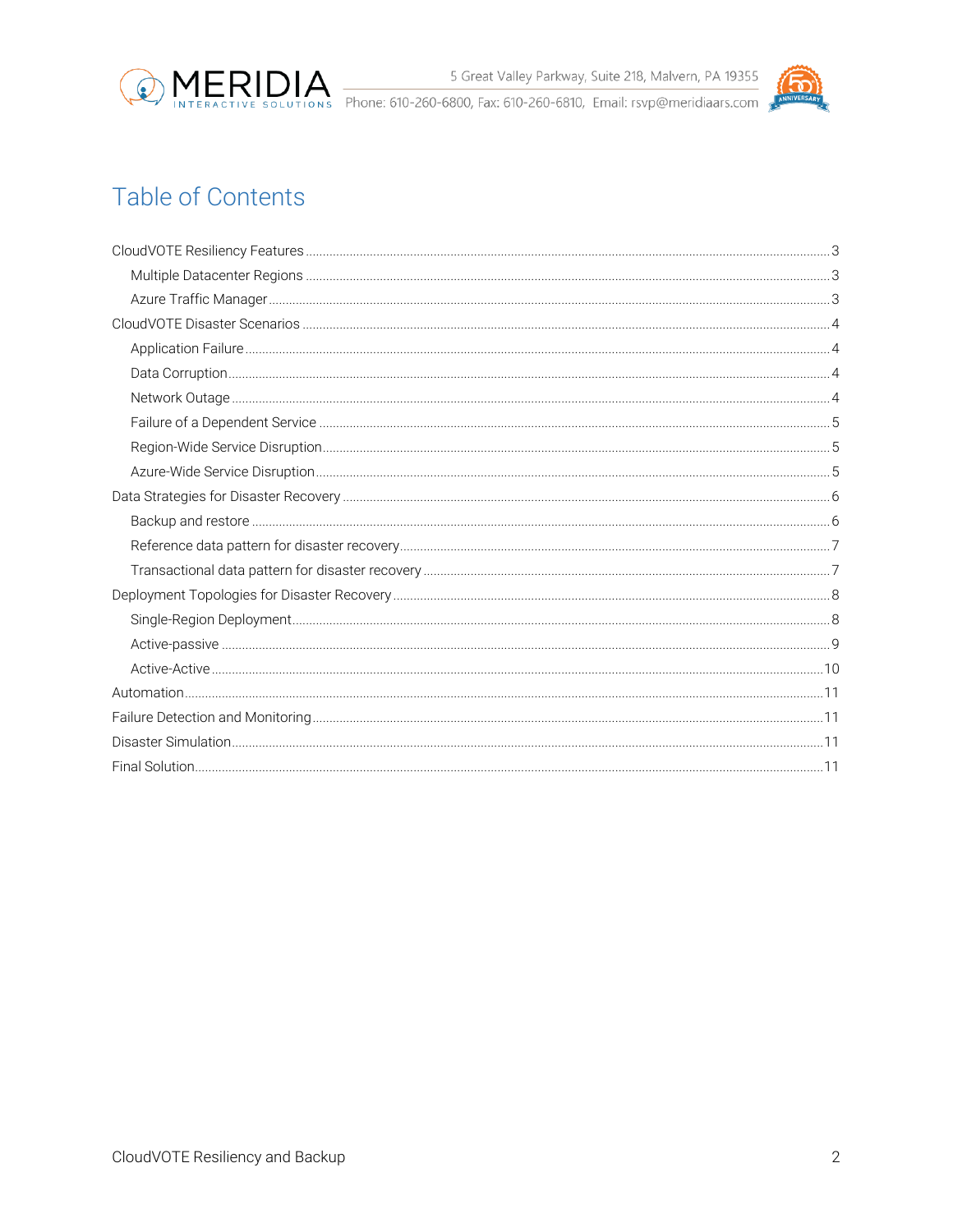



# <span id="page-2-0"></span>CloudVOTE Resiliency Features

As with availability considerations, CloudVOTE has a built-in resiliency that's designed to support a robust disaster recovery. CloudVOTE is hosted in a Microsoft-managed Azure platform, which conforms to the most of certification and regulatory requirements in the industry.

Correct application of availability features and strategies is an important part of disaster-proofing your application. CloudVOTE offers these pillars of resiliency in the Azure environment:

### <span id="page-2-1"></span>**MULTIPLE DATACENTER REGIONS**

CloudVOTE is housed in datacenters in many regions around the country and worldwide. This infrastructure supports several disaster recovery scenarios, such as the system-provided georeplication of Azure Storage and SQL databases to secondary regions. Your application can be easily and inexpensively deployed as a cloud service to multiple locations around the world. Deploying data and services to multiple regions helps protect CloudVOTE from major outages in a single region.

### <span id="page-2-2"></span>**AZURE TRAFFIC MANAGER**

When a region-specific failure occurs, CloudVOTE uses an efficient, automated process - Azure Traffic Manager for redirecting traffic to services or deployments in another region. Azure Traffic Manager automatically manages the failover of user traffic to another region in case the primary region fails.

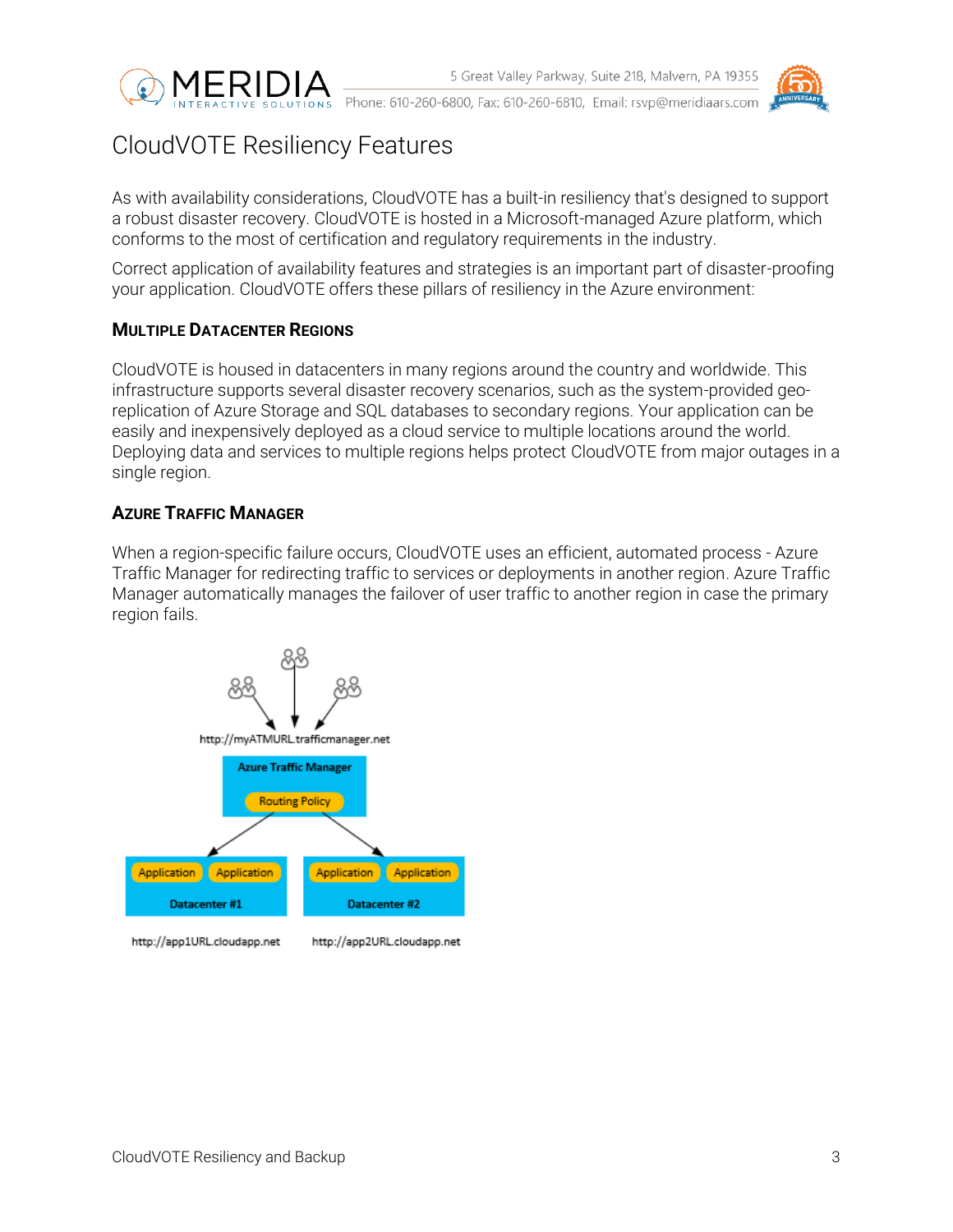



# <span id="page-3-0"></span>CloudVOTE Disaster Scenarios

The following sections cover several different types of disaster scenarios. Region-wide service disruptions are not the only cause of application-wide failures.

CloudVOTE is designed to consider the possible causes of failure and takes advantage of available Azure features and augments them with application-specific strategies. The chosen resiliency and backup solution is chosen based on your application's needs and objectives for business continuity.

### <span id="page-3-1"></span>**APPLICATION FAILURE**

Azure Traffic Manager automatically handles failures that result from the underlying hardware or operating system software in the host virtual machine. Azure Traffic Manager redirects traffic to a new instance of the role on a functioning server and adds it to the load-balancer rotation. If the number of role instances is greater than one, Azure shifts processing to the other running role instances while replacing the failed node.

### <span id="page-3-2"></span>**DATA CORRUPTION**

CloudVOTE automatically stores Azure SQL Database and Azure Storage data three times redundantly within different fault domains in the same region. Because of geo-replication, the data is stored three *additional* times in a different region. However, if your users or your application corrupts that data in the primary copy, the data quickly replicates to the other copies. Unfortunately, this results in three copies of corrupt data.

To manage potential corruption of your data, CloudVOTE offers two options. First, you can employ a custom backup strategy. CloudVOTE can store your backups in Azure or you can opt for on premise storage, depending on your business requirements or governance regulations. Another option is to use the new point-in-time restore option for recovering a SQL database.

#### <span id="page-3-3"></span>**NETWORK OUTAGE**

When parts of the CloudVOTE network are inaccessible, you might not be able to get to your application or data. If one or more role instances are unavailable due to network issues, CloudVOTE uses the remaining available instances to run your application. If CloudVOTE can't access its data because of an outage, you can potentially run in degraded mode locally by using cached data.

CloudVOTE can store data in an alternate location until connectivity is restored. If degraded mode is not an option, the remaining options are application downtime or failover to an alternate region.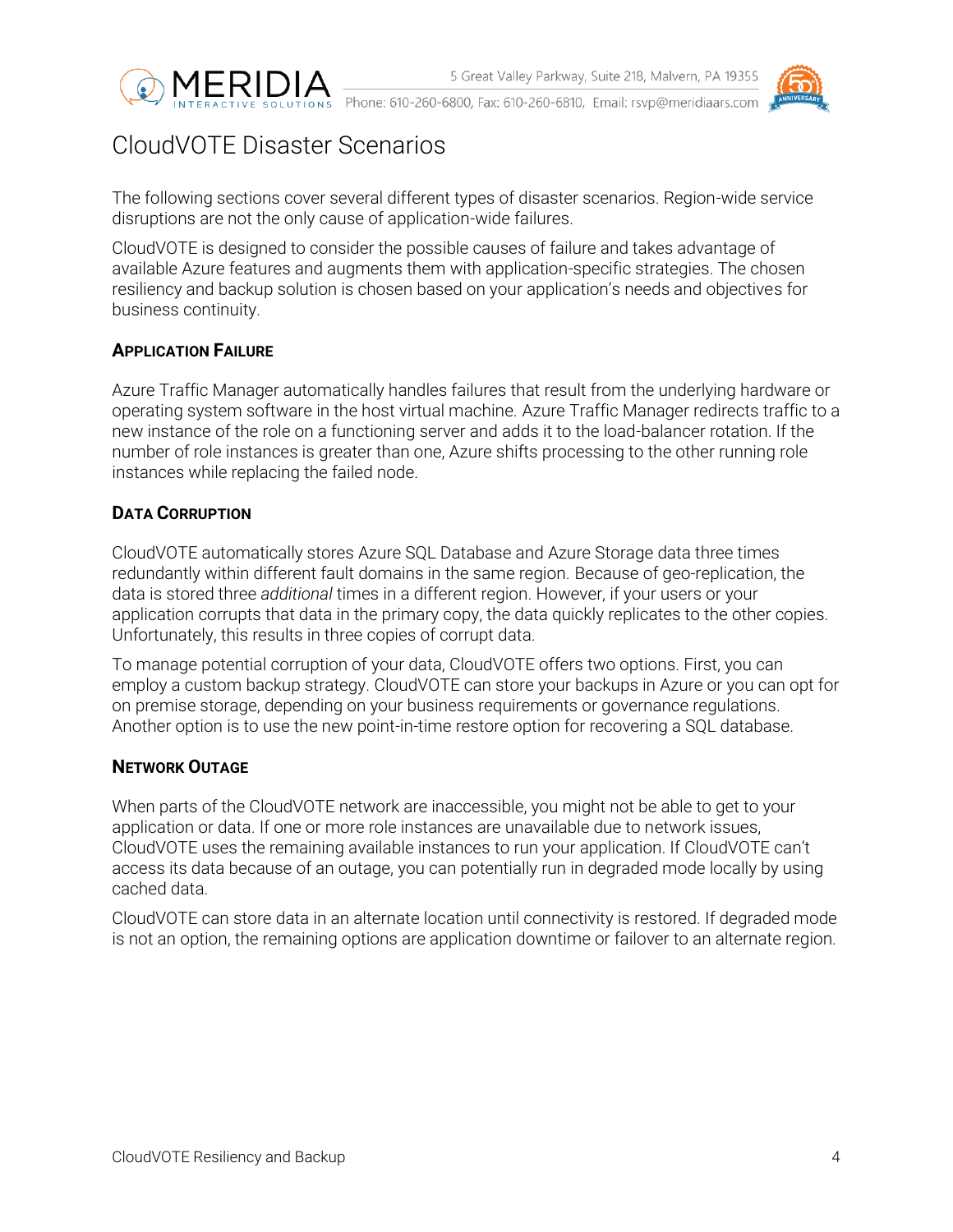



### <span id="page-4-0"></span>**FAILURE OF A DEPENDENT SERVICE**

Azure provides many services that can experience periodic downtime. CloudVOTE considers what happens in your application if the dependent service is unavailable. In many ways, this scenario is similar to the network outage scenario.

Azure Redis Cache provides CloudVOTE with an option of local caching of your application data, which provides disaster recovery benefits. This helps to preserve cached data if a single node fails by maintaining duplicate copies on other nodes.

Some of the disadvantages of this approach are that high availability decreases throughput and increases latency because of the updating of the secondary copy on writes. It also doubles the amount of memory that's used for each item.

### <span id="page-4-1"></span>**REGION-WIDE SERVICE DISRUPTION**

The previous failures have primarily been failures that can be managed within the same CloudVOTE region deployment. However, CloudVOTE is also prepared for the possibility that there is a service disruption of the entire region. If a region-wide CloudVOTE disruption occurs, the locally redundant copies of your data are not available. With geo-replication, there are three additional copies of your CloudVOTE service in a different region. After the region is declared lost, CloudVOTE remaps all of the DNS entries to the geo-replicated region.

### <span id="page-4-2"></span>**AZURE-WIDE SERVICE DISRUPTION**

In disaster planning, you must consider the entire range of possible disasters. One of the most severe service disruptions would involve all CloudVOTE regions simultaneously. This will almost certainly cause a temporary downtime. Widespread service disruptions that span regions should be much rarer than isolated service disruptions that involve dependent services or single regions.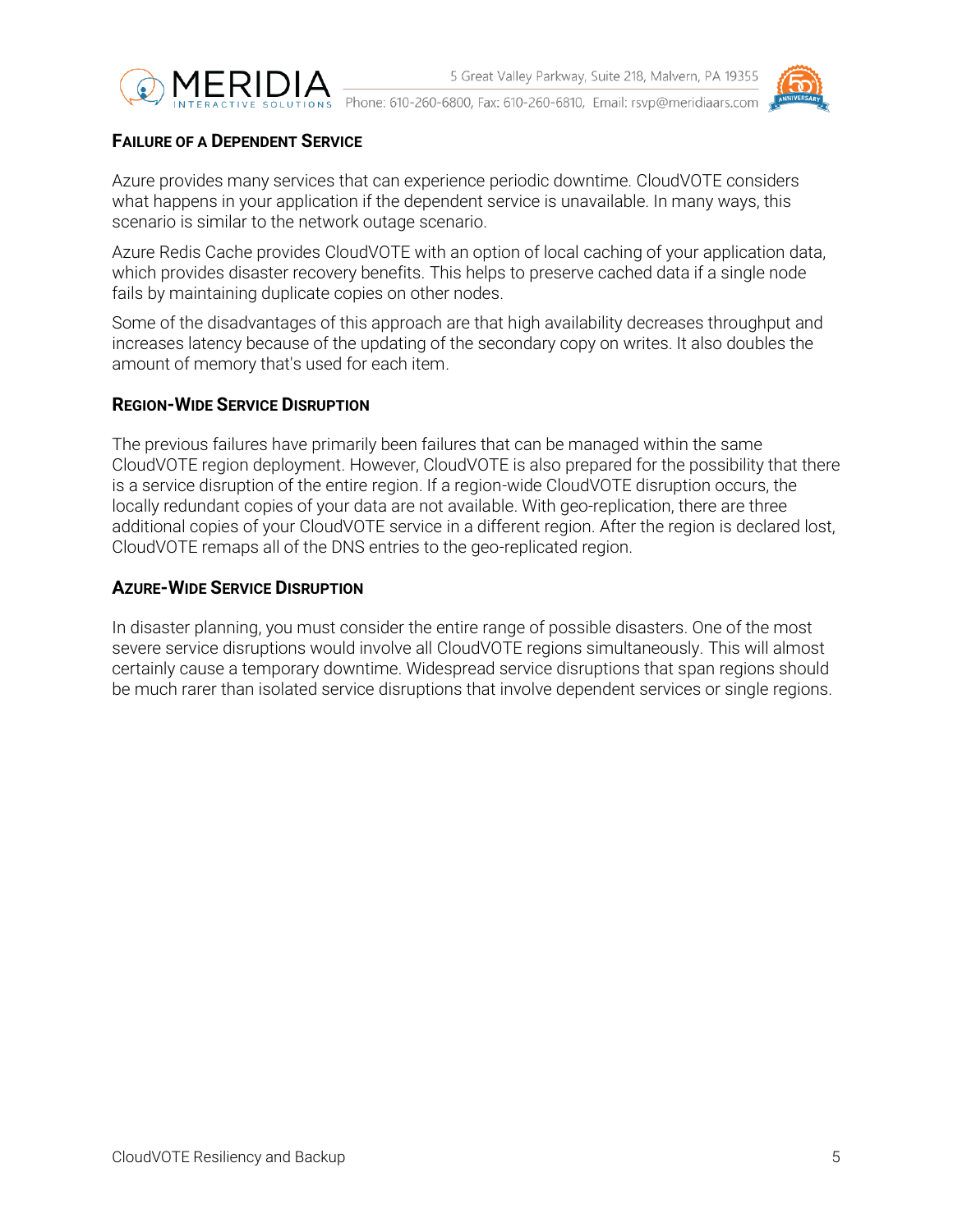



# <span id="page-5-0"></span>Data Strategies for Disaster Recovery

CloudVOTE automatically maintains a copy of your application's data. CloudVOTE uses this data for reference and transactional purposes at a secondary site. This allows CloudVOTE to readily deploy applications to multiple regions. These regions are geographically distributed in such a way that multiple-region service disruption should be extremely rare.

### <span id="page-5-1"></span>**BACKUP AND RESTORE**

Regular backups of application data can support some disaster recovery scenarios. Different storage resources require different techniques.

Depending on your specific CloudVOTE SQL Database tier, you can take advantage of point-intime restore to recover your database. Another option is to use Active Geo-Replication for SQL Database. This automatically replicates database changes to secondary databases in the same Azure region or even in a different Azure region. This provides a potential alternative to some of the more manual data synchronization techniques.

CloudVOTE also supports additional, manual backup schemes, which are available upon request.

The built-in redundancy of CloudVOTE Azure Storage creates two replicas of the backup file in the same region.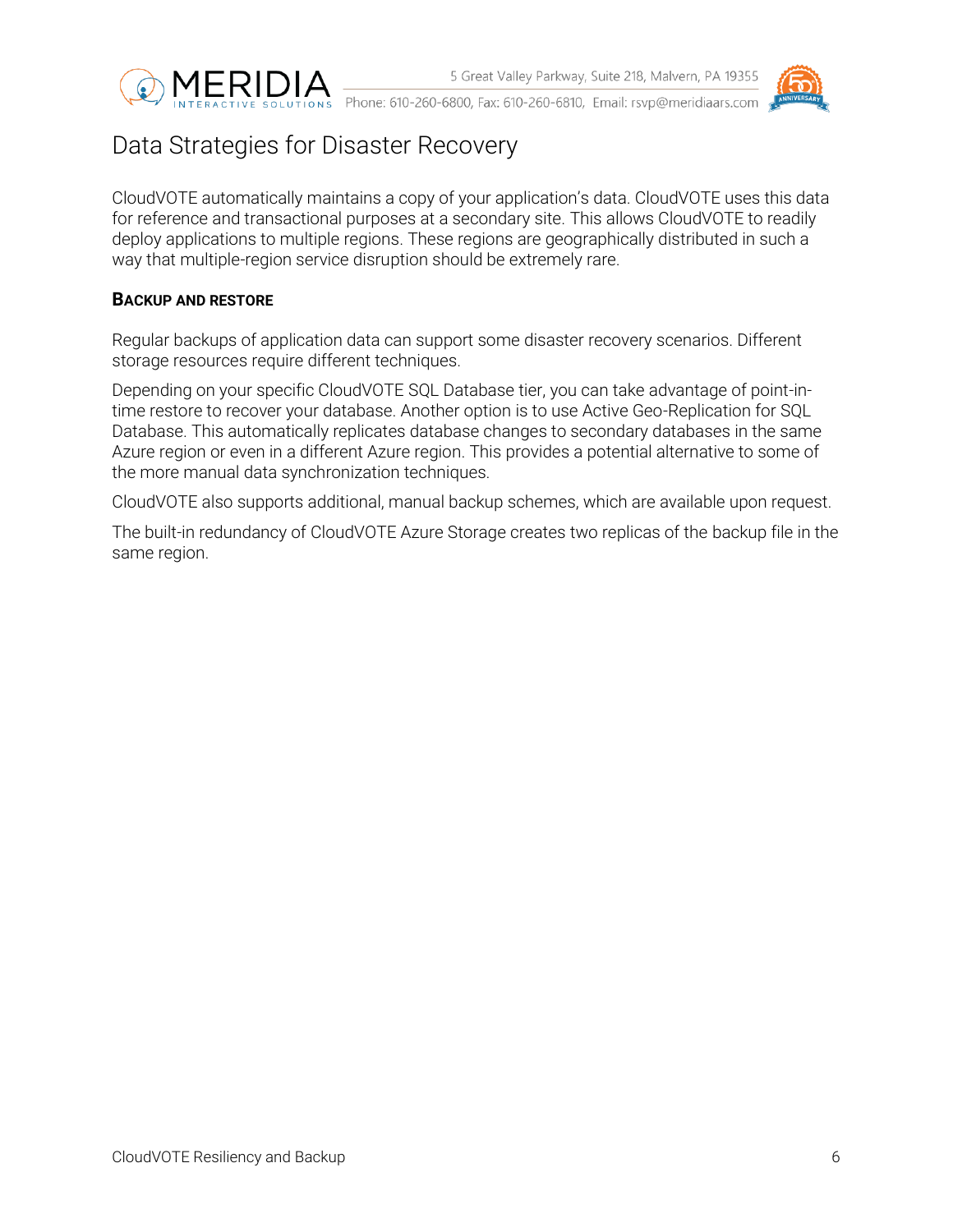



#### <span id="page-6-0"></span>**REFERENCE DATA PATTERN FOR DISASTER RECOVERY**

Reference data is read-only data that supports application functionality. Although CloudVOTE employs backup and restore as one of the methods to handle region-wide service disruptions, the Recovery Time Objective (RTO) is relatively long.

With CloudVOTE, you can improve the RTO by maintaining a permanent copy of the reference data in the secondary region. This eliminates the time required to restore backups in the event of a disaster. To meet the multiple-region disaster recovery requirements, CloudVOTE can deploy the application and the reference data together in multiple regions. CloudVOTE can deploy reference data to the role itself, to external storage, or to a combination of both.

The reference data deployment model within compute nodes implicitly satisfies the disaster recovery requirements. CloudVOTE also offers reference data deployment to SQL Database, which requires deployment of a copy of the reference data to each region. The same strategy applies to CloudVOTE Azure Storage.



#### <span id="page-6-1"></span>**TRANSACTIONAL DATA PATTERN FOR DISASTER RECOVERY**

Implementation of a fully functional disaster mode strategy requires asynchronous replication of the transactional data to the secondary region.

CloudVOTE offers different ways of handling transactional data in a failover scenario. For example, intermediate storage locations might be stored within an Azure SQL Database while the queues themselves might be either CloudVOTE Azure Storage or CloudVOTE Azure Service Bus queues. CloudVOTE server storage destinations might also vary, such as Azure tables instead of SQL Database.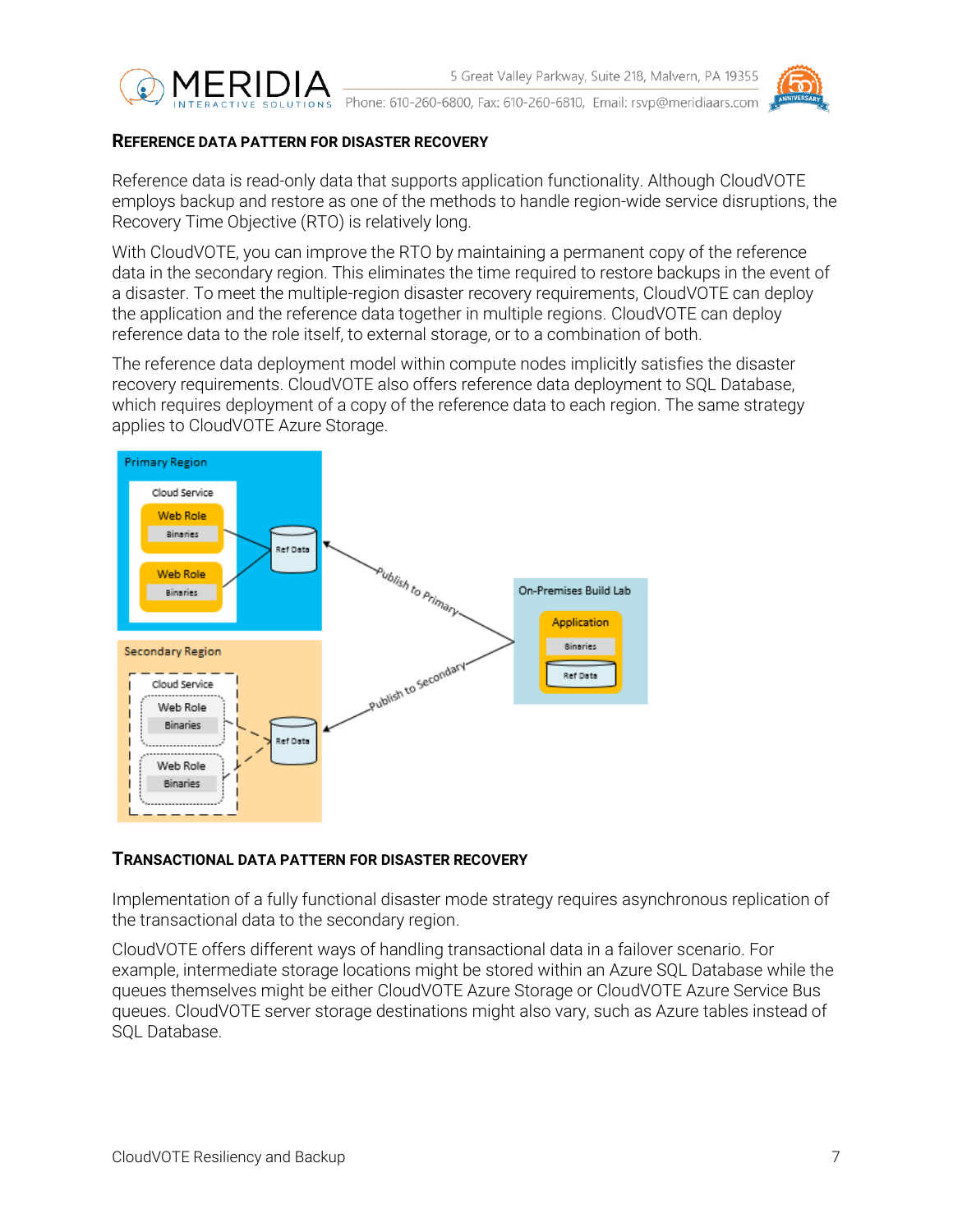



# <span id="page-7-0"></span>Deployment Topologies for Disaster Recovery

CloudVOTE is prepared to handle your mission-critical applications in the possibility of a regionwide service disruption by incorporating a multiple-region deployment strategy into its design.

Multiple-region deployments involve processes that publish the application and reference data to the secondary region after a disaster. In case of an instant failover, the deployment process might involve an active/passive setup or an active/active setup. Such CloudVOTE deployment has existing instances of the application running in parallel in the alternate region. Azure Traffic Manager provides load-balancing and traffic routing services at the DNS level that detect service disruptions and route the users to different regions when needed.

CloudVOTE can dynamically and quickly allocate resources to a different region, thus saving you money on idle resources while waiting for the next failure to occur.

The following sections cover different CloudVOTE deployment topologies for disaster recovery.

#### <span id="page-7-1"></span>**SINGLE-REGION DEPLOYMENT**

A single-region deployment is meant to provide contrast with the other architectures. CloudVOTE does not employ single-region deployments for its clients, because it does not provide any form of disaster recovery plan.

We are using the following diagram to depict an application running in a single Azure region and to demonstrate the low resiliency and insufficient data recovery capabilities.



# Single-Region Deployment

Clearly, the database is a single point of failure. Even though CloudVOTE replicates the data across different fault domains to internal replicas, this all occurs in the same region. Such application would not withstand a catastrophic failure. If the region goes down, all of the fault domains go down--including all service instances and storage resources.

RTO in this scenario may be up to 24 hours, which is only suitable for non-critical applications.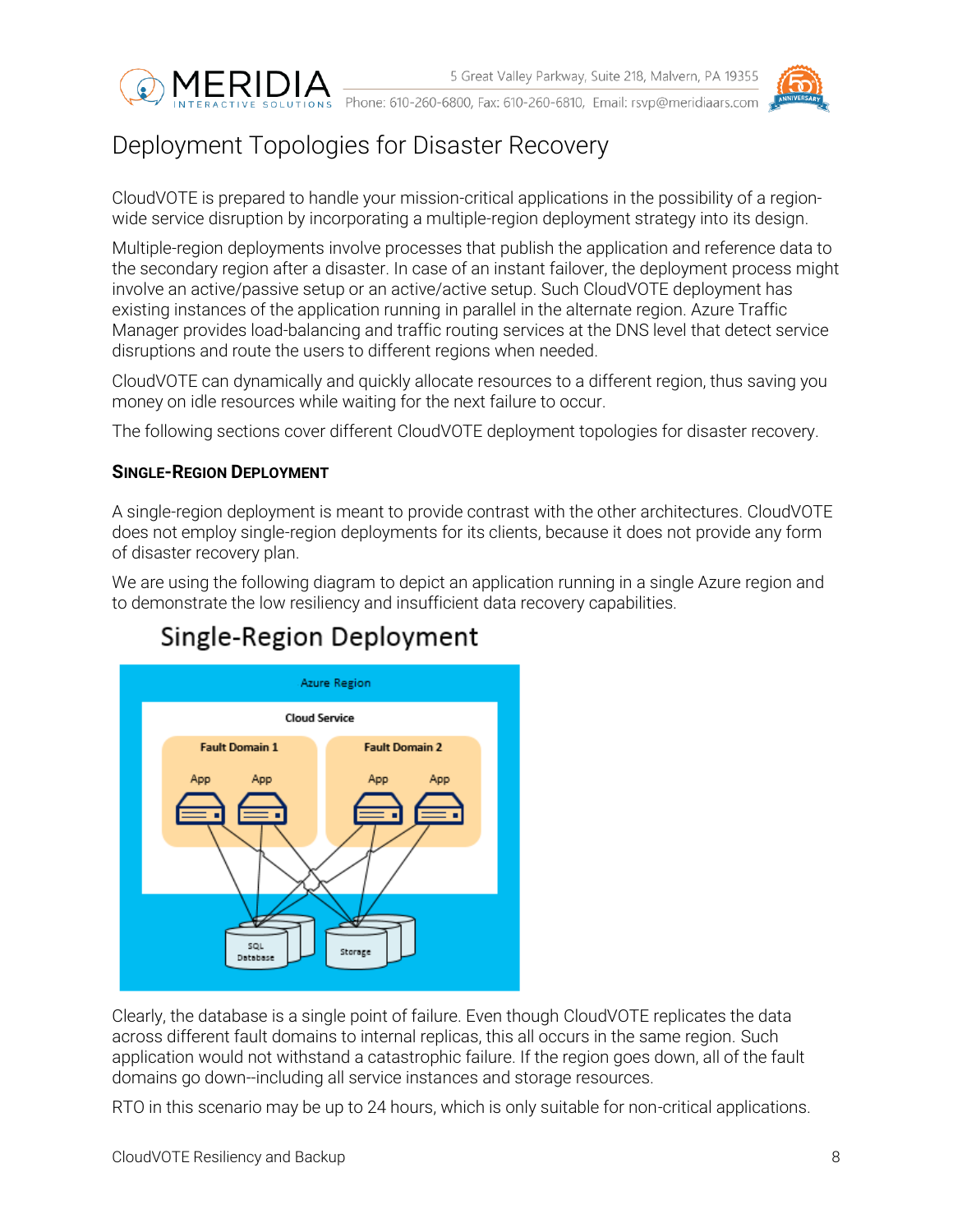



### <span id="page-8-0"></span>**ACTIVE-PASSIVE**

The active-passive pattern is the choice that many CloudVOTE clients favor. This pattern provides a great balance between improvements to the RTO and relatively small increase in cost. In this scenario, there is a primary and a secondary CloudVOTE Azure region. All of the traffic goes to the active deployment on the primary region. The secondary region is better prepared for disaster recovery because the database is running on both regions. Additionally, a synchronization mechanism is in place between them. This standby approach can involve two variations: a database-only approach or a complete deployment in the secondary region.



### Active/Passive (Database Only)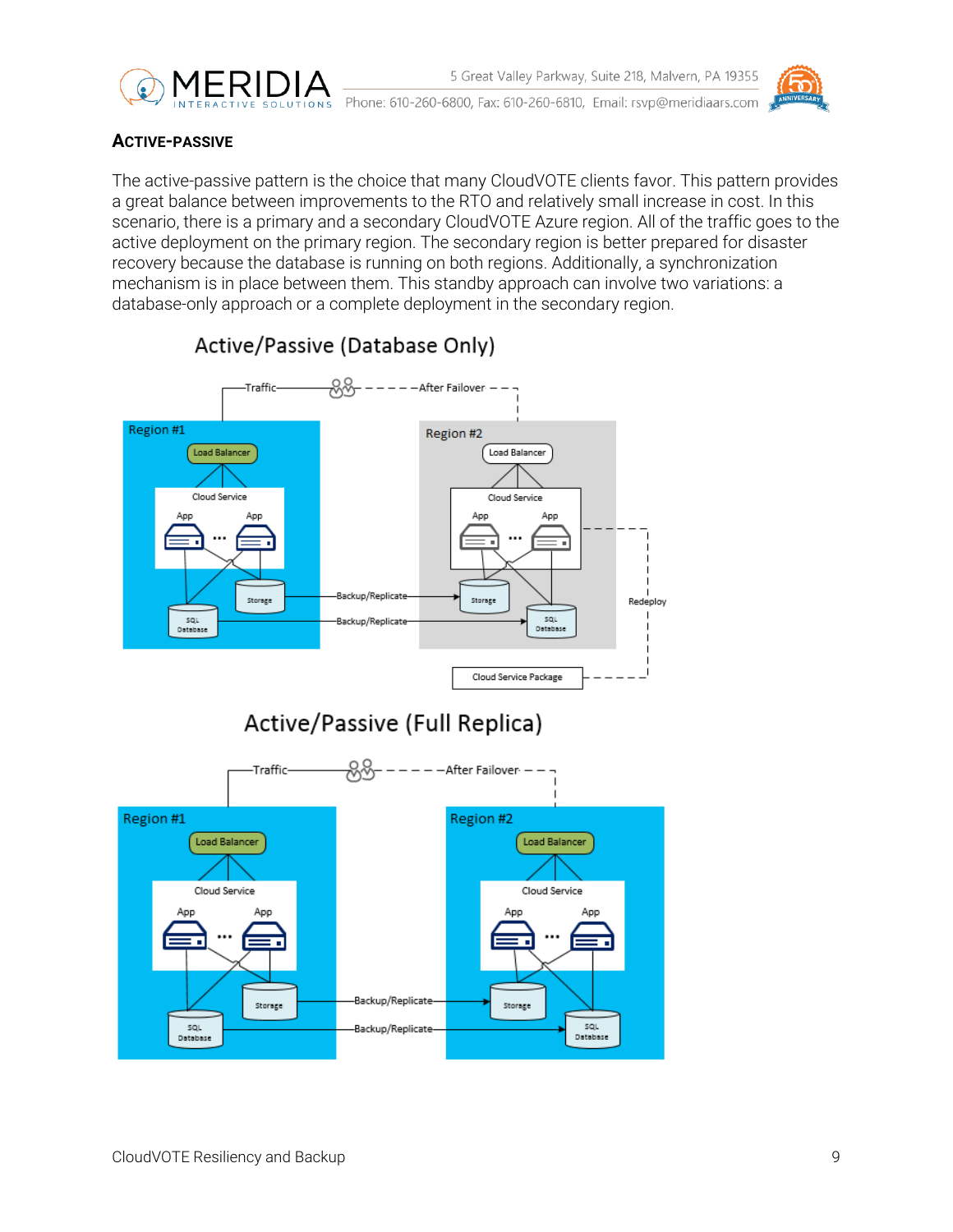

### <span id="page-9-0"></span>**ACTIVE-ACTIVE**

Decreasing the RTO increases costs and complexity. The active-active solution actually breaks this tendency with regard to cost.

In an active-active pattern, CloudVOTE services and database are fully deployed, running and receiving user traffic in parallel, in both regions.

This option yields the quickest recovery time. The services are already scaled to handle a portion of the load at each region. CloudVOTE Azure DNS services are enabled to use the secondary region. In case of failover, DNS change will route all traffic to the secondary region.



# Active/Active